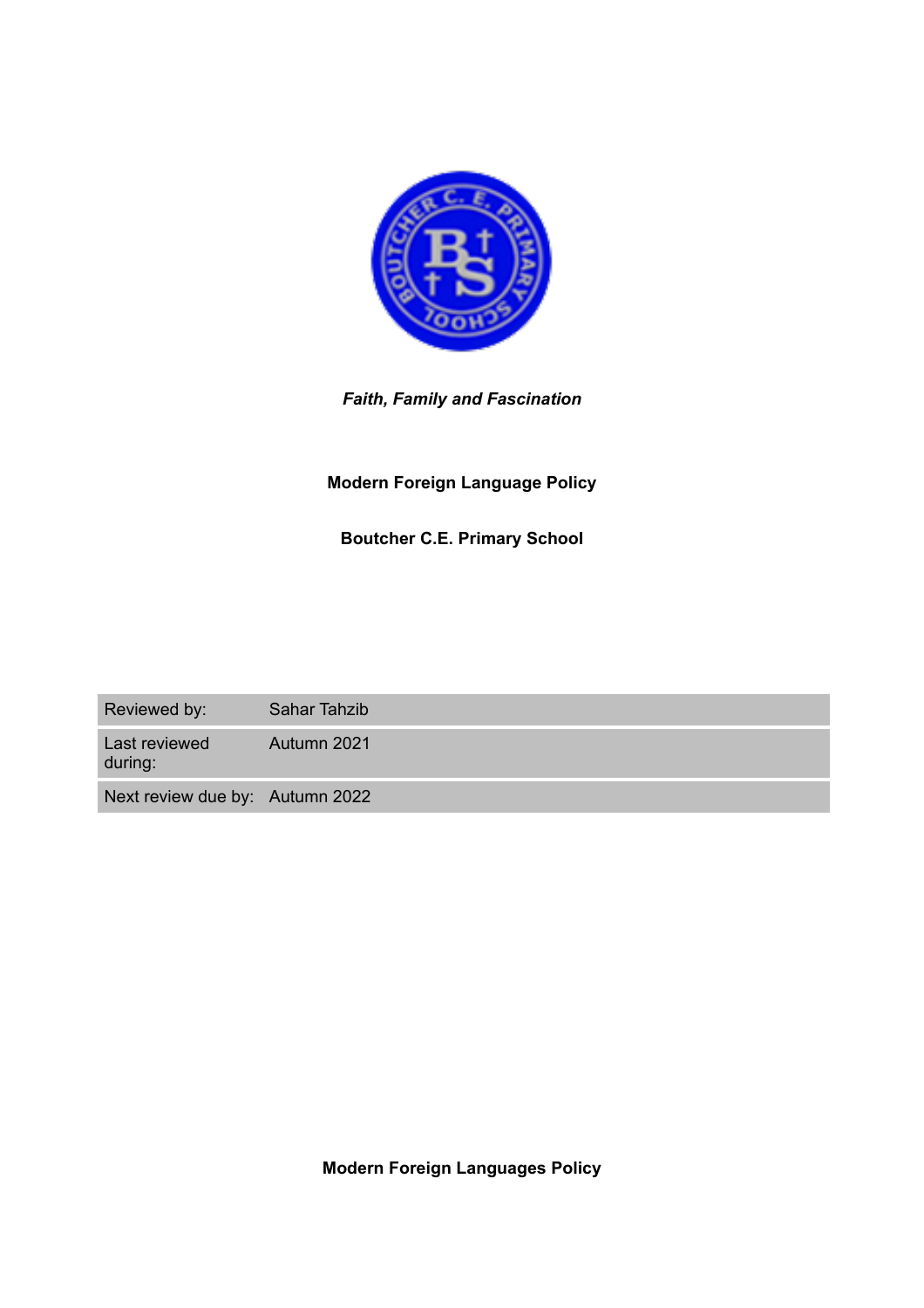"Every child should have the opportunity throughout Key Stage Two to study a foreign language and develop their interest in the culture of other nations. They should have access to high quality teaching and learning opportunities, making use of native speakers and e-learning." National Languages Strategy *Language for all: Languages for Life,* 2002

# **Rationale:**

In our school, we ensure that all children in Key Stage 2 have an opportunity to learn a foreign language. We do this for several reasons. Firstly, we believe that many children really enjoy learning to speak another language. Secondly, we also believe that the earlier a child is exposed to a second language, the faster the language in question is acquired. We also believe that it is a good idea to introduce a new language to children when they are at primary school as they tend to be less self-conscious about speaking aloud at this stage in their development. It is widely believed that the early acquisition of a foreign language facilitates the learning of other foreign languages later in life. Moreover, learning another language raises awareness of the multilingual and multicultural world in which they live and gives an insight into their own culture and those of others. An understanding of others is an integral part of our Christian beliefs and helps foster an ethos of care and consideration for others

## **Aims and Objectives:**

The aims and objectives of learning a Modern Foreign Language in primary school are to:

- Foster an interest in learning other languages;
- Introduce young children to another language in a way that is enjoyable and fun;<br>• Stimulate and encourage children's curiosity about language:
- Stimulate and encourage children's curiosity about language:
- Encourage children to be aware that language has a structure and that the structure differs from one language to another;
- Explore differences and similarities between other languages and English;<br>• Help the children dovelop their awareness of cultural differences in other ca
- Help the children develop their awareness of cultural differences in other countries;<br>• Dovelop their speaking and listening skills;
- Develop their speaking and listening skills;<br>• Lay the foundations for future study
- Lay the foundations for future study.

## **Organisation:**

The role of the MFL Co-ordinator is to:

Be up to date with curriculum requirements and developments.

- Write school policy.
- Devise schemes of work according to school policy, to include:
	- Progression
	- Resources
	- Assessment by teacher
	- Self-assessment
	- Cross-curricular links
- Plan and support implementation of MFL curriculum including staffing and time allocation.
- Guide, lead and support by example in practice.
- Assess staff development needs and organise training.
- Liaise with others: eg. LEA advisors.

Spanish is taught regularly to ensure progress and skills development. Other languages are taught on suitable occasions to ensure the linguistic expertise of all staff and children is used. Children are taught specific skills, concepts and vocabulary in a weekly dedicated Spanish lesson of 30 minutes with the subject leader. Class teachers will be present and the content of these sessions is reinforced by the class teacher during the week, in short 10 minute slots.

Furthermore, each class teacher may use basic Spanish classroom vocabulary throughout the day and should expect the pupils to do the same.

# **Teaching and Learning:**

#### **Curriculum**

In our school, we teach Spanish to all Key Stage Two children. The curriculum that we follow is based on the Key Stage Two Framework for Languages. This is split into three core strands of Oracy, Literacy and Intercultural Understanding, providing for progression over four years. There are also two cross cutting strands: Knowledge about Language and Language Learning Strategies. These provide the children with the skills and tools they need for language learning. Units of work